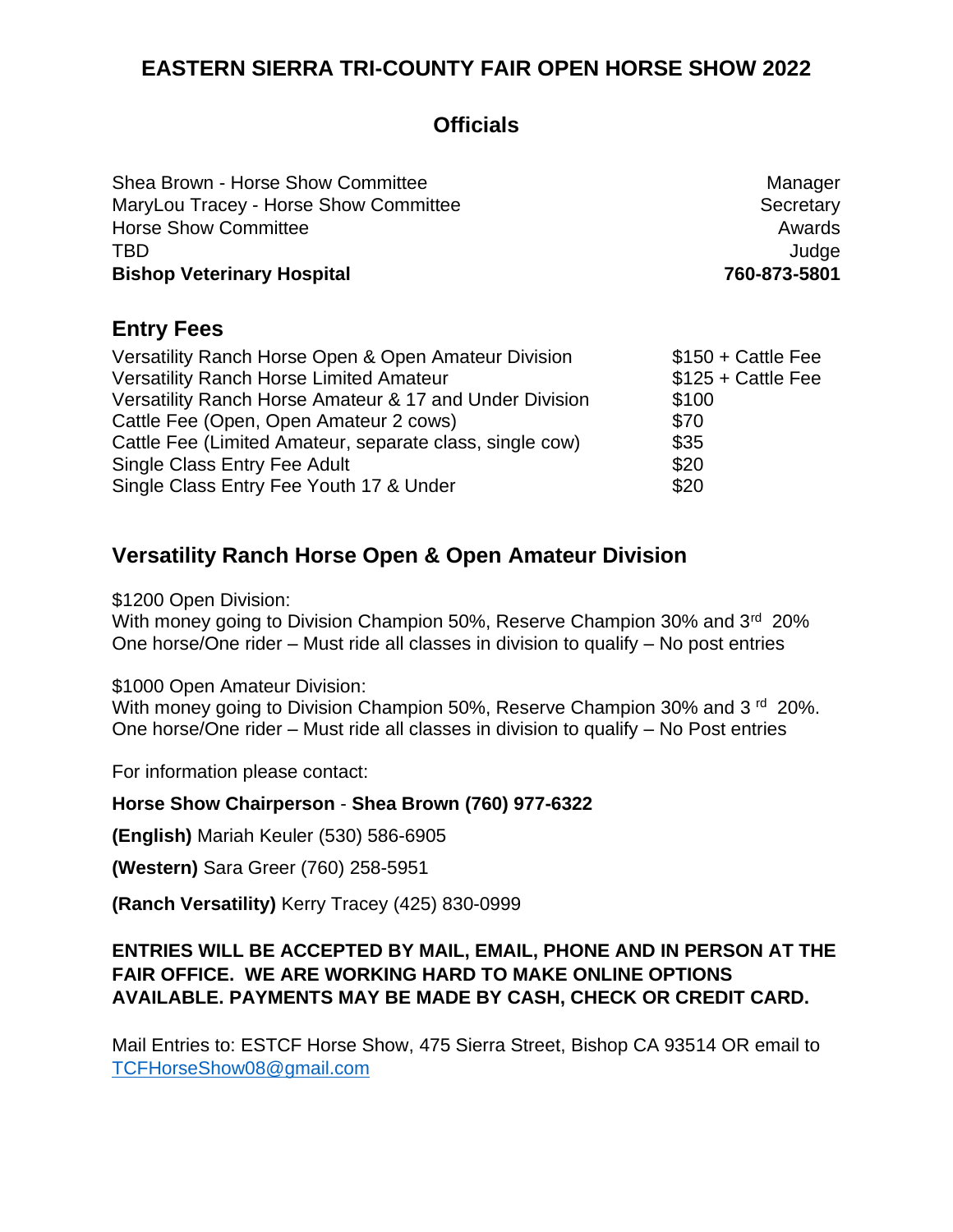*Entries Close August 5, 2022*

## **Stall and Fee Information**

**Stalls**: \$75.00 for 5 nights. Arrival Time - Wednesday August 31, 2022 at **NOON**. Departure time Monday September 5, 2022 by 10am.Tack room is \$30.00 for 5 nights arriving Wednesday August 31, 2022 at **NOON** Departure time - Monday September 5, 2022 by 10am. Single night Stall fee is \$25.00 each night. Online Barn and Stall Reservations are available. Be sure to indicate who you will stall with (trainer, barn name, etc.) Feed and Shavings are not included. Shavings will be available for purchase each morning on the grounds.

**Drug Fee:** There will be a drug fee of \$8.00 for each animal.

**Cattle Fee:** A cattle fee of \$35.00 single or \$70.00 for two will be charged in association with certain Versatility Ranch Classes requiring cattle.

**Post entry: NO LATE ENTRIES WILL BE EXCEPTED (Only Class Adds)**

**Late and Did Not Enter Fee: CLASS ADDS WILL BE ACCEPTED 24 HOURS PRIOR TO CLASS TIME AND DATE.**

## **Division Champions and Awards**

## **Versatility Ranch (9/1 & 9/2), Halter (9/3), English (9/3), & Western (9/4)**

Each Division will have a Champion and a Champion Mule (if applicable) Points:  $1^{st}$  = 10 points,  $2^{nd}$  = 9 points,  $3^{rd}$  = 8 points,  $4^{th}$  = 7 points,  $5^{th}$  = 6 points,  $6<sup>th</sup> = 5$  points,  $7<sup>th</sup> = 4$  points,  $8<sup>th</sup> = 3$  points,  $9<sup>th</sup> = 2$  points,  $10<sup>th</sup> = 1$  point

\*\*\* Must ride all classes (with same horse & rider combination) in the division to qualify. \*\*\*

> Ribbons  $1<sup>st</sup>$  through  $5<sup>th</sup>$ . Awards for Champion and Reserve in each Division Saddle for HI POINT ADULT and YOUTH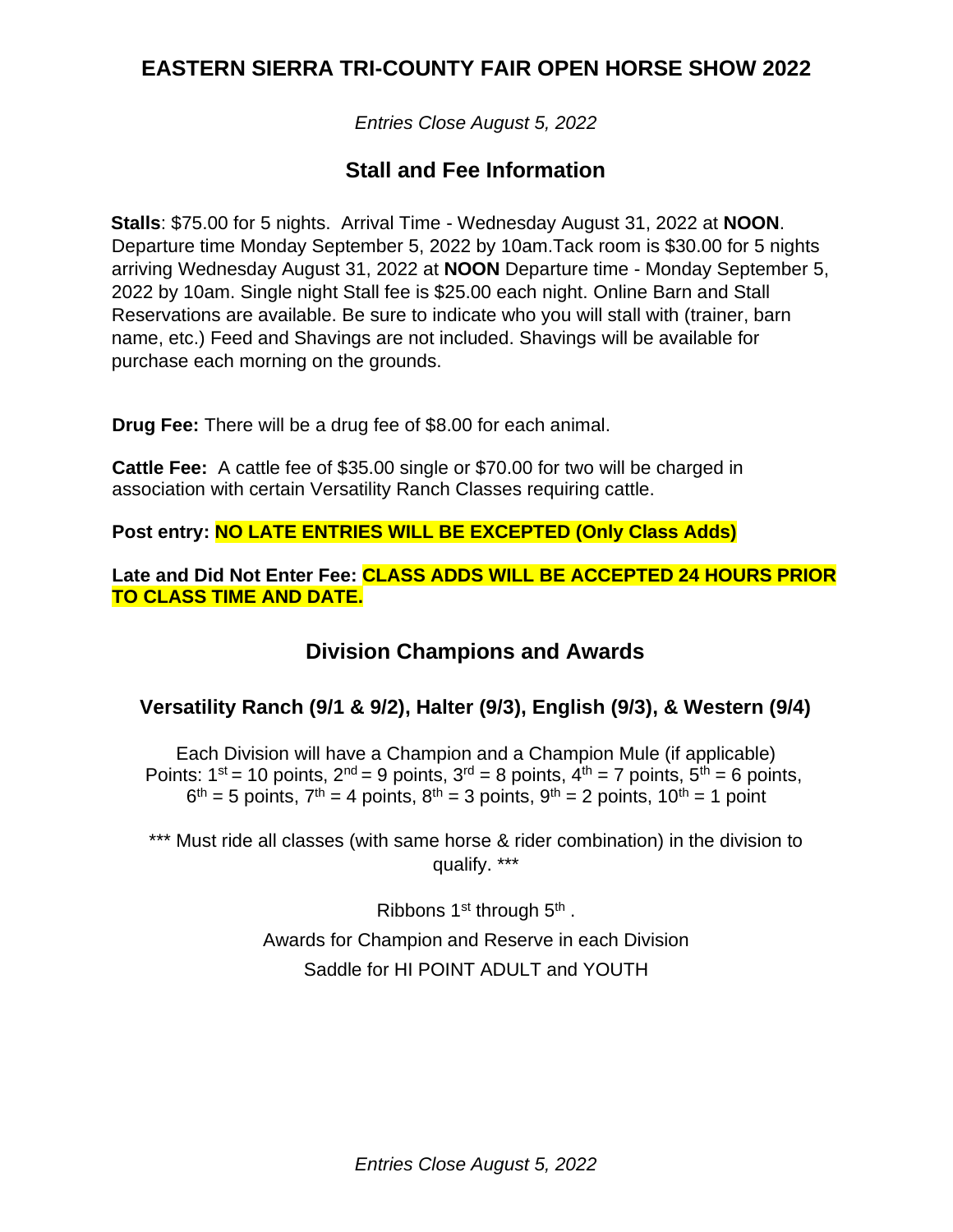## **Rules And Regulations**

PARKING: One Parking Pass will be issued per exhibitor. Parking will only be allowed on the east side of Barn #5, near the Mule Days Office. Parking is prohibited in any other area of the fairgrounds in the stable area. Violators will be towed at the owner's expense. Parking Pass, with exhibitor's name and phone number, must be clearly displayed on dashboard. Vehicle Parking Pass is not valid for gate entry, each person in vehicle must have admission pass.

THE EASTERN TRI-COUNTY HORSE SHOW WILL OPERATE UNDER THE AQHA RULE BOOK BUT WILL NOT CIRCUMVENT THE STATE RULES. A COPY OF THE WESTERN, REINING, VERSATILITY RANCH HORSE AND ENGLISH RULES WILL BE IN THE HORSE SHOW OFFICE. THEY ARE ALSO AVAILABLE ONLINE AT THE AQHA AND NRHA WEBSITES.

- 1. The Horse Show is open to all exhibitors with no limitations as to city, county, or state of residence.
- 2. Management reserves the right to cancel or combine classes. Fair management reserves the right to excuse a horse or rider. Decision of Fair Management is final.
- 3. Horse Show entry fees are non-refundable for scratched classes. Refunds and Substitutions will only be issued with verification from a Veterinarian or Physicians (for the exhibitor) of injury to horse or rider. Substitutions will be allowed subject to review and approval of Tri-County Fair Management. No refund for scratched classes on day of class. Scratches MUST be made by 4:00pm the day before the class is held.
- 4. Show will follow AQHA and NRHA rules, if those rules do not conflict with California State Rules, Department of Agriculture Fairs and Expositions.
- 5. Age of Junior is considered as of January 1, 2022 NO CROSS ENTRIES AMONG LEADLINE, WALK/TROT/JOG, AND OTHER CLASSES
- 6. Exhibitors in Lead Line classes must be accompanied by a responsible adult 18yrs and older.
- 7. **ALL EXHIBITORS SHOWING OVER FENCES MUST WEAR AN USEF APPROVED HELMET AT ALL TIMES WHILE MOUNTED.**
- 8. **ALL JUNIOR EXHIBITORS SHOWING ENGLISH, WESTERN, REINING, TRAIL OR RANCH HORSE MUST WEAR AN USEF APPROVED HELMET AT ALL TIMES WHILE MOUNTED**.
- 9. No one under the age of 18yrs may show a stallion.
- 10. Work in all classes is at the discretion of the judge. Judges decisions are final.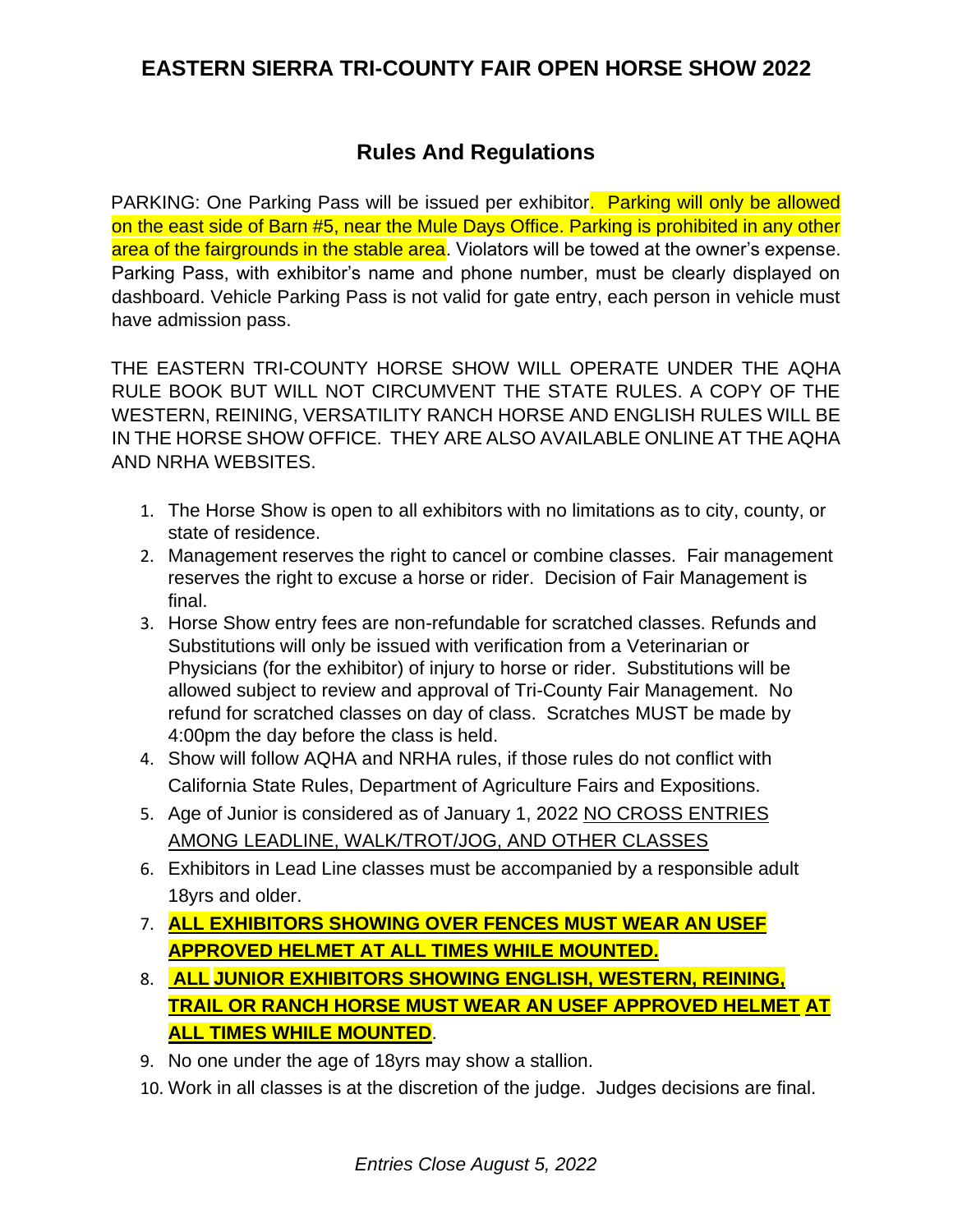- 11. Schooling in any class is prohibited.
- 12. Fair Management reserves the right to excuse a horse or rider. Fair Management decision is final.
- 13. It is the Exhibitor's responsibility to know when their class starts and be ready to enter the ring. There will be a 2-minute gate call for any exhibitor not at the gate then the gate will be closed. If there is a conflict, please let the back gate know so they can change your order of go when possible.
- 14. Hunt coats are required to be worn is all English Classes unless the Judge decides otherwise.
- 15. All courses and patterns will be posted at the back gate 1 hour before classes start or may be picked up in the show office the morning of class.
- 16. POST ENTRIES will NOT be accepted until, but added classes can be added 24 hrs prior to the day before the class in the show office. No post entries to any Versatility class.
- 17.Stalls: \$75.00 for 5 nights. Arrival Time Wednesday August 31, 2022 after NOON. Departure time –
- 18.Monday September 5, 2022 by 10am. Feed and Shavings are not included. Shavings may be bought
- 19.on site. Wednesday August 31,2022 no earlier than NOON. Tack room is \$30.00 for 5 nights arriving
- 20.Wednesday August 31, 2022 after NOON Departure time Monday September 5, 2019 by 10am.
- 21.Single night Stall fee is \$25.00 each night.
- 22. Stalls will be assigned by show office management and are not to be changed without approval from the show office.
- 23. Cross entering is not allowed between a Leadline or Walk Trot/Jog Exhibitor and any other class at this show.
- 24. Cross entering is not allowed between Cross Rail Exhibitors and any other over fences classes at this show except Hunter Hack.
- 25. A horse/mule may not be entered in two different age break divisions with the same rider, ex 12 yrs & under and 13 - 17yrs.
- 26. Mustangs: any BLM Branded Mustang.
- 27. Burro: May be adopted or domestic.
- 28. Amateur: Will be required to provide Horse Show Management at time of entry, a current Amateur Card issued by recognized sanctioning body to include, but not limited to USEF, NRHA, AQHA, AMA, Bishop Mule Days or Bishop Saddle Club.
- 29. Amateur Definition: A person who does not give riding lessons and/or rides, trains or show horses/mules for money or assist a spouse or immediate family in the activity.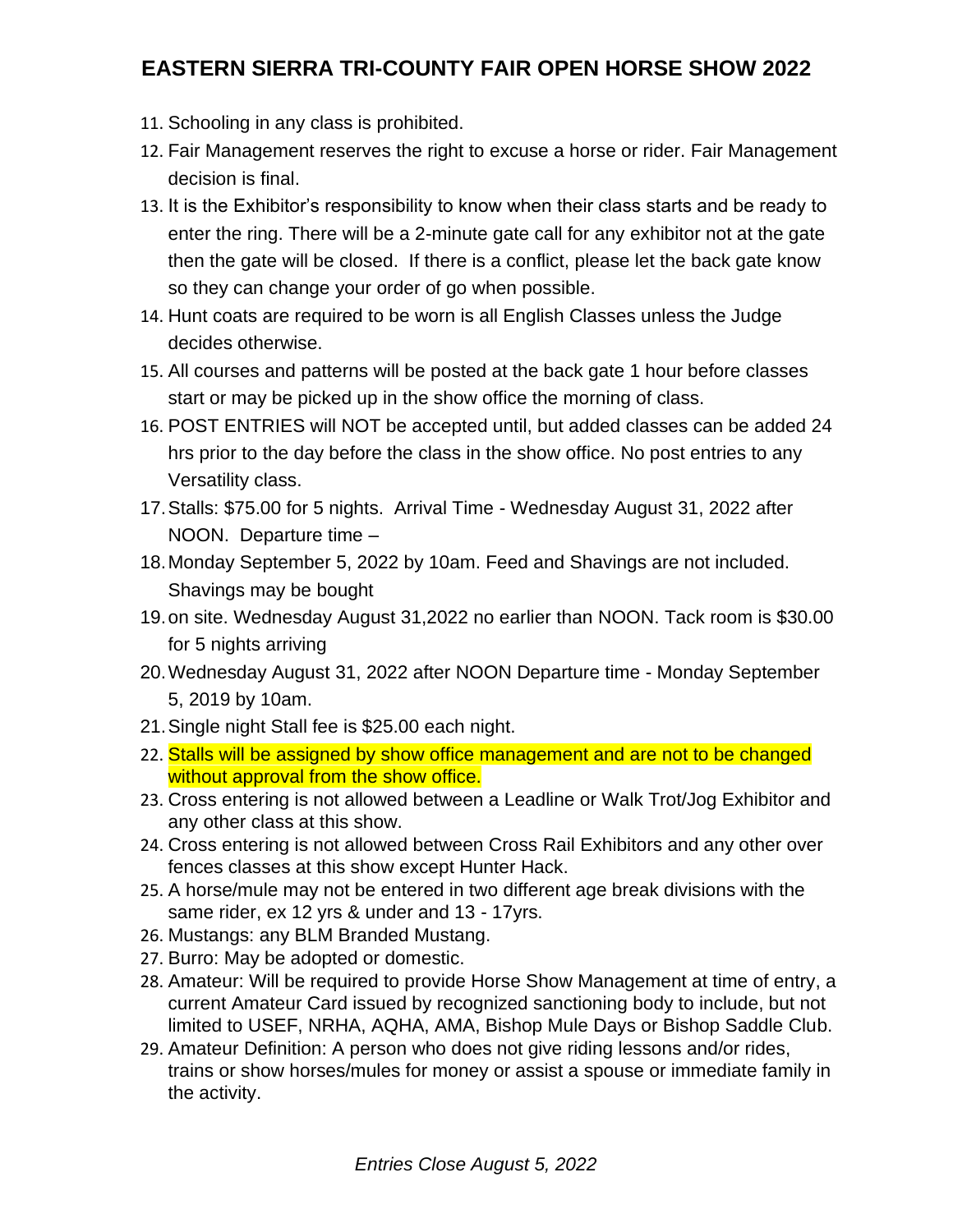- 30. Exhibitors may show more than one horse/mule in classes that are judged independently (over fences, trail & reining (versatility) where the horse is judged not the rider(equitation).
- 31. In classes where prize money is distributed the horse/mule owner must have their Social Security number on the entry blank or price money will not be distributed.

# **Class Descriptions**

## **English Classes**

**Hunter Classes:** To be shown over a course of at least eight fences with at least one change of lead. Judged on performance, manners, way of going and soundness. Martingales may be worn in over fences classes.

**Hunters Under Saddle:** To be shown at a walk, trot, canter and hand gallop at Judges decision to back easily and stand quietly, No more than 6 entries to gallop at one time. Martingales may not be worn.

**English Pleasure:** To be shown at the walk, trot and canter both directions of the ring on a reasonably loose rein without undue restraint.

**Hunter Hack**: **HACK** To be shown at a walk, trot, canter both ways of the ring and hand gallop. To back easily and stand quietly. No more than 6 entries to gallop at one time. Any or All entries may be required to jump. Martingales may not be worn.

**Hunt Seat Equitation:** Riders should have a workmanlike appearance, seat and hands light and supple, conveying the impression of complete control should any emergency arise. **Over Fences**: Each exhibitor may circle once before approaching the first obstacle then proceed around the course keeping an even pace throughout.

## **Western Classes**

In Western Divisions animals under 5yrs may show in a snaffle bit or hackamore and rider must use two hands on reins. Animals 6 yrs and over must be shown in a bridle with one hand on reins. Animals shown in a bridle must use a standard western bit with maximum length no longer than 8" and a port no higher than 3 1/2". Joined mouth pieces are acceptable. No mechanical hackamores. No "bitless" bridles. The above descriptions are for general information only. For detailed information please refer to the 2022 AQHA Rule Book.

**Western Pleasure:** To be shown at a flat footed walk, free moving easy riding, two beat jog and three beat lope both directions of the ring on a reasonably loose rein without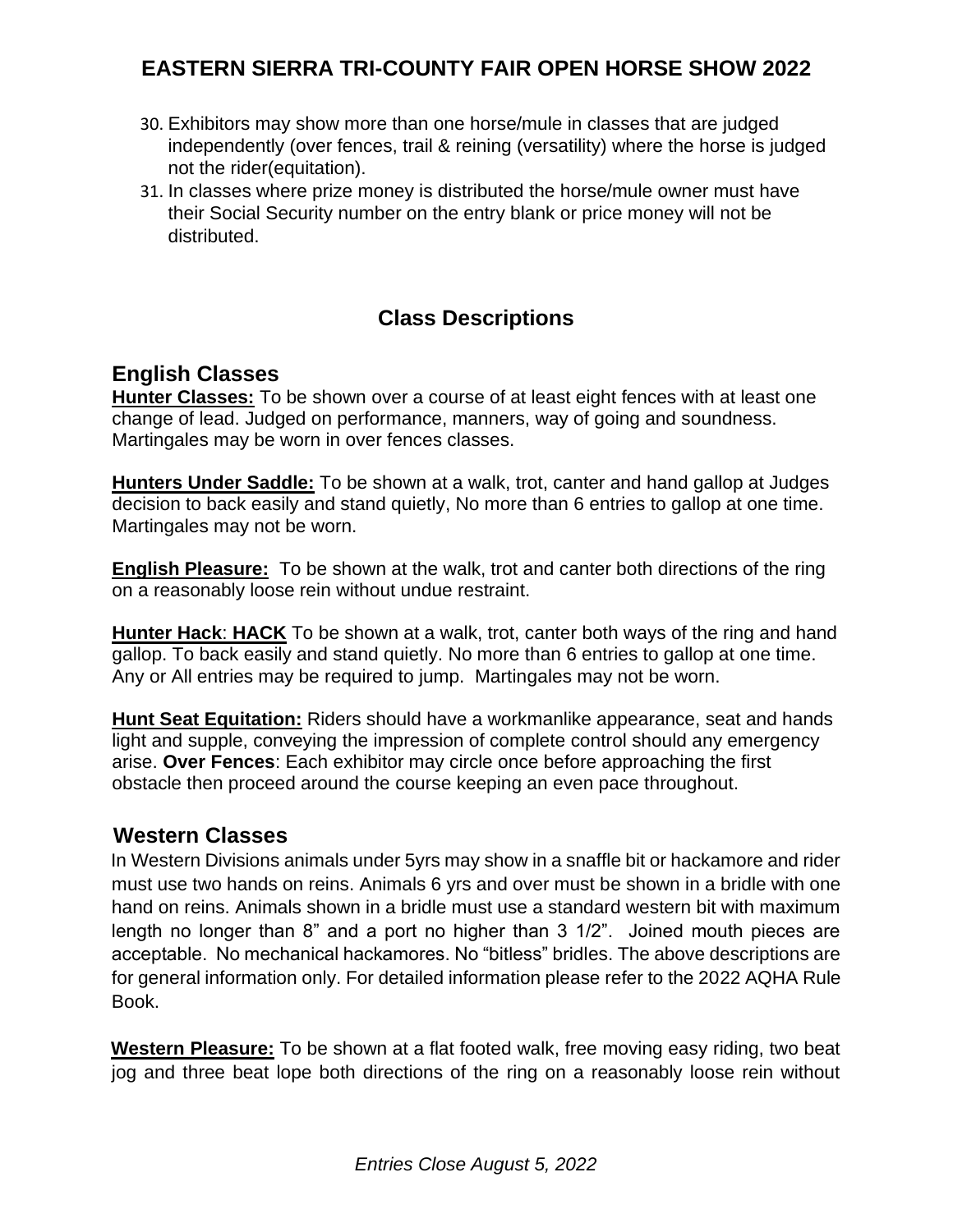undue restraint. Horses may be asked to back. Extended gates may be called for by the judge. Entries shall be penalized for being on the wrong lead.

**Western Riding:** Judges the ability of horse to change leads precisely, easily and simultaneously using both hind and from legs. Following one of four patterns consisting of a log and a series of pylons, the horse and rider must change gates - from a walk to a jog or lope - throughout the pattern. Reward is given to the horse that changes fluidly and precisely between the middle of the pylons within the pattern.

**Western Equitation:** Riders to be judged on seat, hand, performance of the horse, appointments of horse and rider and suitability of horse to rider. To be shown at a walk, jog and lope both directions of the ring.

**Western Horsemanship:** Is designed to test the horsemanship abilities of youth and amateur riders using western tack. Divided into sections, riders first follow a prescribed pattern of maneuvers at a walk, trot or lope. Finalists ride as a group around the parameter of the arena. judging focuses on the rider's body position, seat in the saddle and ability to control the horse.

**Trail Horse:** Trail horses are required to work over and through obstacles. No horse may enter the trail course area until the course and judge are ready. Riders will be able to inspect the course on foot during the Judge's instructions prior to the start of the class. This class is judged on the performance of the horse over obstacles, with emphasis on manners, reps se to the rider, and quality of movement. Credit will be given to horses' negotiation the obstacles with style and efficiency.

### **The above descriptions are for general information only. For detailed information please refer to the 2022 AQHA Rule Book.**

**Reining Horse:** To rein a horse is not only to guide him, but also to control his every movement. The best reined horse should be willingly guided or controlled with little or no apparent resistance indicated to comply. Any movement on his own must be considered a lack of/or temporary loss of control.

- 1. OPEN Any horse ridden by any rider. Points earned by horse.
- 2. NON-PRO A non-pro shall be defined as any person who has not directly shown, trained, given lessons, or assisted a spouse or immediate family in the training of a horse for remuneration in the past 5 previous calendar years. Points earned by rider/horse combination.
- 3. SHORT STIRRUP A class for youth 10 years old and under. Age of youth is considered as of January 1, 2019. Little Britches may ride any horse and may ride 2 handed. Points earned by rider/horse combination. Riders will ride Pattern A. Helmet required. May not enter any other class.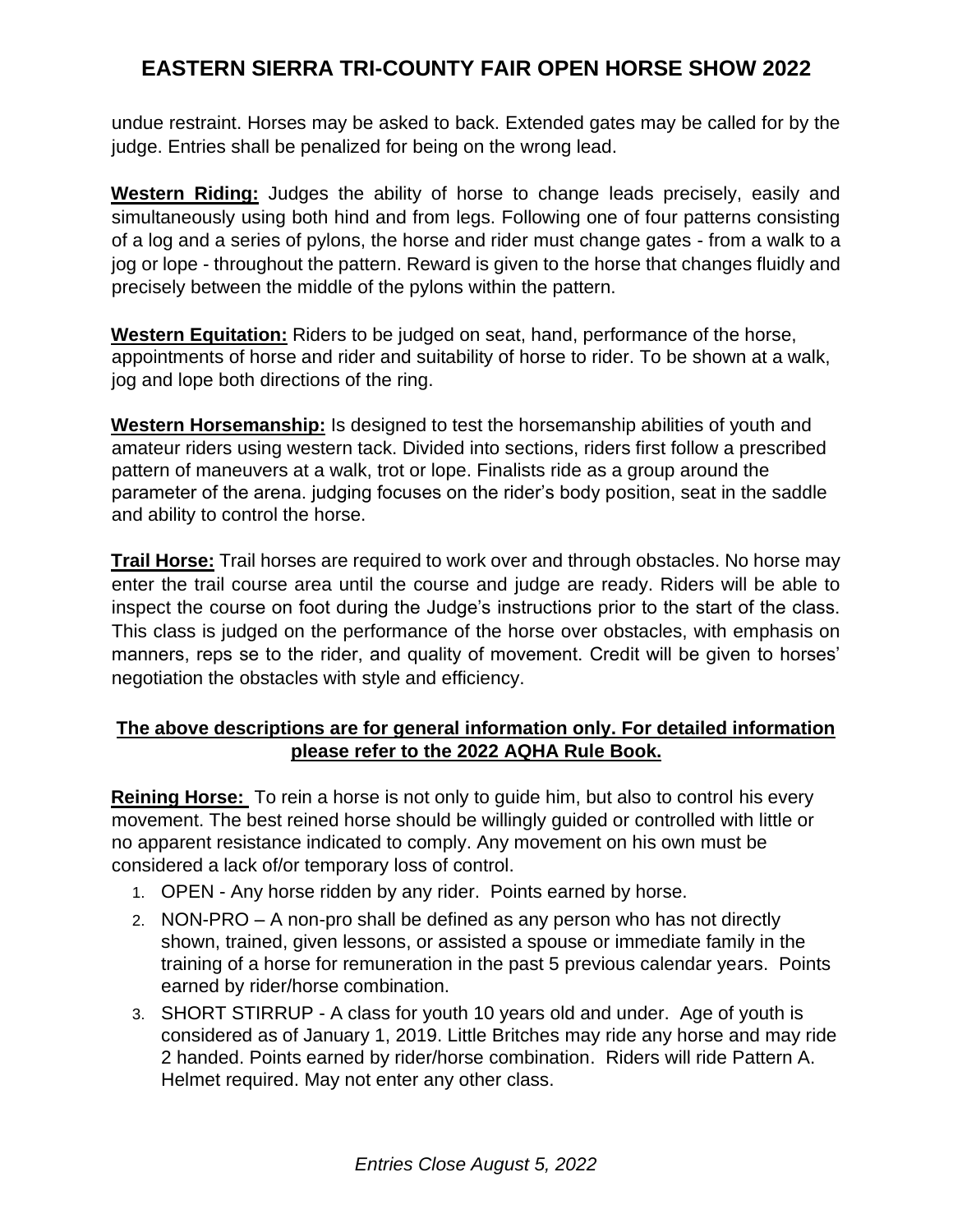- 4. YOUTH A class for youth 17 and under. Age of youth is considered as of January 1, 2019. Youth may ride any horse. Points earned by rider/horse combination. Helmet required.
- 5. GREEN REINER A rider in their first year of showing reining horses in any equestrian club. Riders will ride Pattern B. May be ridden two handed in any legal bit. Green Reiner may ride any horse. Points earned by rider/horse combination. Note: Green Reiner is anyone except a professional horse trainer who has never competed in a reining class no matter how long they have ridden or competed in other disciplines.
- 6. BASIC REINER Non-pro or youth rider in their first three years of showing reining horses. Who have not won any year end awards in any club (Excluding Green Rider & Basic Reiner) Points earned by rider/horse combination.
- 7. GREEN HORSE- Horse's first year of showing in reining. Horse can be of any age. Horses 5 and under may be ridden in a snaffle and two handed, horses over 5 must be ridden in a legal bit and one handed. Points are earned by horse.
- 8. SNAFFLE/HACKAMORE- Horses five years or younger may be shown in snaffle bit or bosal hackamore. Horses entered in this class may be ridden with two hands. Points are earned by horse.
- 9. NOVICE HORSE OPEN Level 1 Horses not to have won greater than \$5000 lifetime earnings in all NRHA categories except 3, 7, 9 and 10. Points are earned by horse.
- 10. NOVICE HORSE NON-PRO Level 1-A declared Non-Pro rider may show a horse who has not won greater than \$5000 lifetime earnings in all NRHA categories except 3, 7, 9 and 10. Points are earned by rider/horse combination.
- 11. MULE- Burro/Donkey & Horse Cross. Mules five years or younger may be shown in a snaffle bit or bosal hackamore and ridden two handed. Mules over 5 years old must be ridden in a legal bit and ridden one handed. Points are earned by mule.
- 12. MUSTANG- Any BLM Branded Mustang. Mustangs five years or younger may be shown in a snaffle bit or bosal hackamore and ridden two handed. Mustangs over 5 year-old must be ridden in a legal bit and ridden one handed. Points are earned by horse.
- 13. PRIME TIME NON PRO –A class for riders 50 and older as of January 1, 2019. A prime time non-pro shall be defined as any person who has not directly shown, trained, given lessons, or assisted a spouse or immediate family in the training of a horse for remuneration in the past 5 previous calendar years. Points earned by rider/horse combination.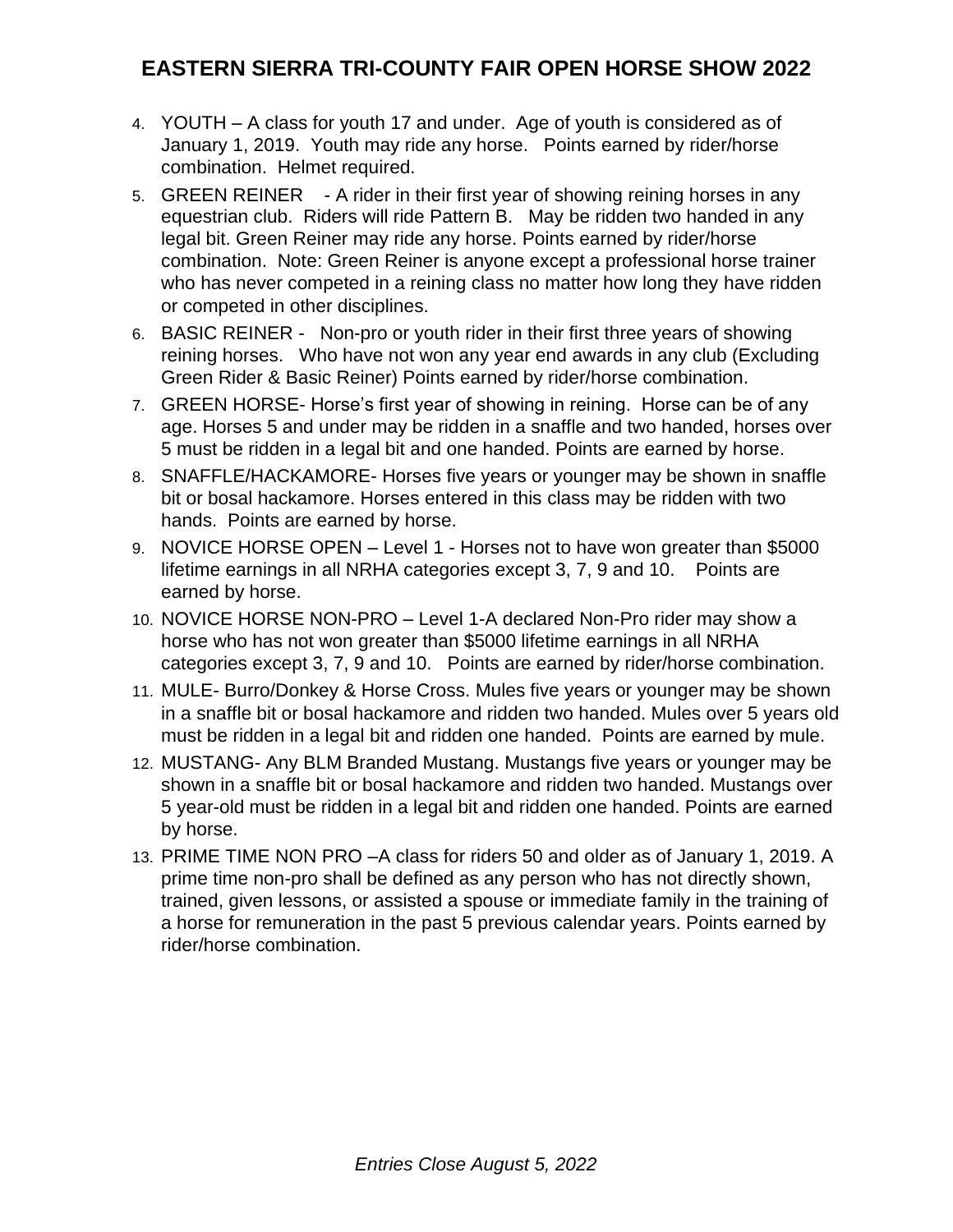## **Versatility Ranch Horse**

The versatility Ranch horse division demonstrates the performance, versatility, and conformation of the working ranch horse. Exhibitors may show up to four horses. Four categories will be held. Category I: Ranch Riding, Ranch Trail, Category II: Ranch Reining. Category III: Ranch Cutting, Ranch Cow Working. Category IV: Ranch Conformation. Because this is a non-rated show, we allow cross-entering in to other western classes. (If this show was rated cross-entering would not be allowed).

**Class Participation:** No horse less than 3yrs of age may exhibit. No hoof polish. No braided or banded manes/tails or tail extensions. Trimming inside ears is discouraged. Trimming bridle paths is allowed, also trimming of fetlocks or excessive or long facial hair. Equipment with silver should not count over a good working outfit. Silver on bridles and saddles is discouraged. Holding the saddle horn with either hand will not be penalized in any class. Posting at trot is acceptable.

**Ranch Riding:** Horses shall be shown individually, and the class may be held inside or outside of an arena. The Ranch Riding Class measures the ability of the horse to be a pleasure to ride while being used as a means of conveyance from one ranch task to another.

**Ranch Trail:** The ranch trail class should test the horse's ability to cope with situations encountered in everyday riding.

**Ranch Reining:** The ranch reining class measures the ability of the stock horse to perform basic handling maneuvers.

**Ranch Cow Work**: The ideal stock horse must also be a cow horse and this class demonstrates and measures the horse's ability to do cow work. Holding the saddle horn is permitted.

**Ranch Cutting:** This class is judged on the ability of the horse to work a cow by separation it from the heard and holding it to demonstrate the horse's ability to work the cow.

**Ranch Conformation:** The purpose of ranch conformation is to preserve American Quarter Horse type by selection well-mannered individuals in the order of their resemblance to the breed ideal.

#### *The above descriptions are for general information only. For detailed information please go to AQHA website or Stock Horse Texas 2022 Rules.*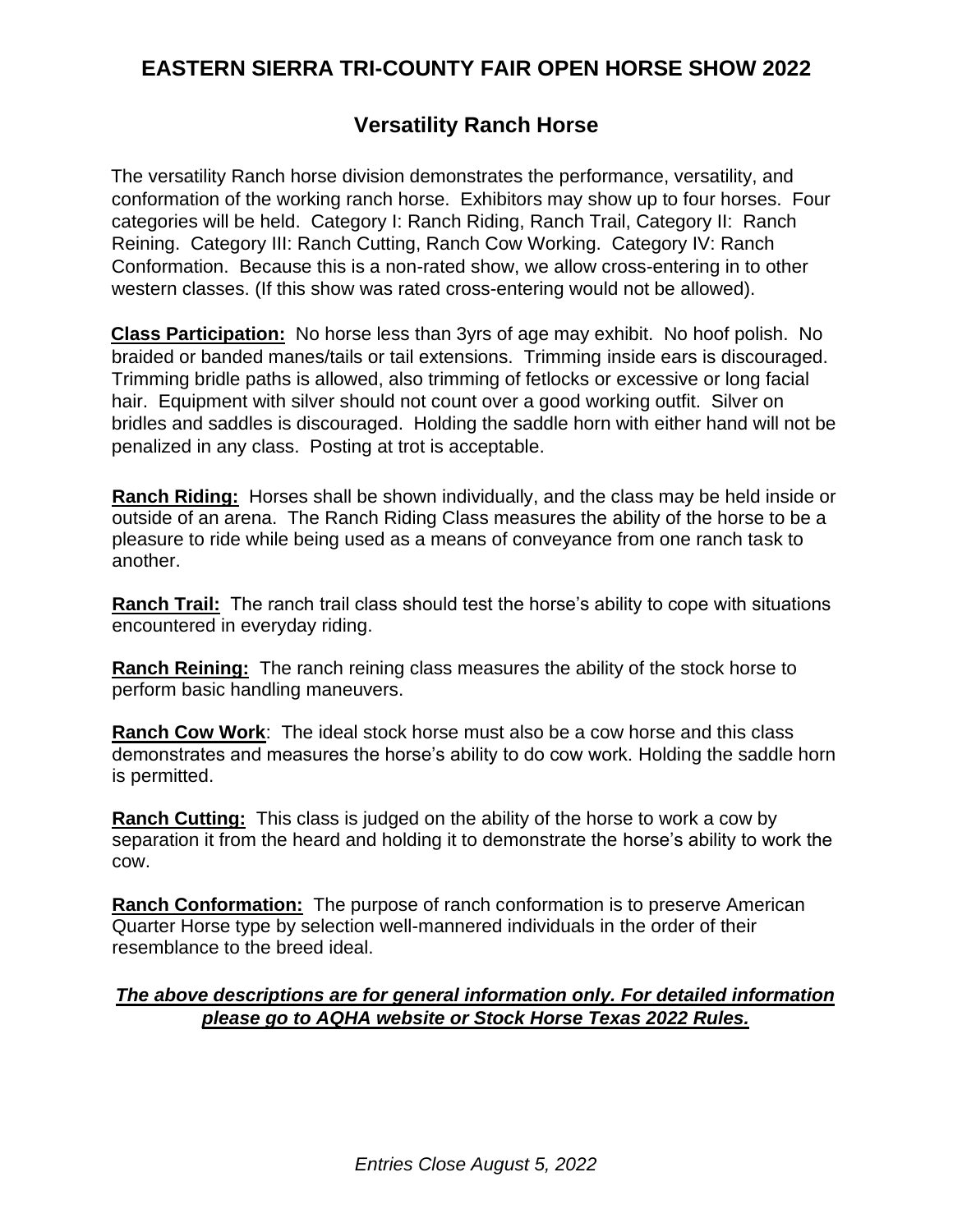**The following is a class list for use in completing the entry blank. The day dates are shown. The list does not indicate time or order of go.**

NOTE: Start times are approximate and subject to change

**Thursday, September 1st @ 8am** Cutting, Boxing, Fence Work**,** Ranch Reining

**Friday, September 2 nd @ 8am** Ranch Versatility Classes

**Saturday, September 3rd @ 7am** English Horse Show **\*4:30pm halter, showmanship and leadline**

**Sunday, September 4 th @ 7am** Western Horse Show

#### *Check with Horse Show Officials during show for any updates.*

#### **Sponsors**

The Tri County Fair Horse Show Committee would like to thank the businesses and individuals that have made this 2022 Horse Show possible. Without your support we would not have a horse show of this caliber. Listed below are the donors that have made a commitment at the time of printing. There are sure to be many more. Please look for their Banners at the show and keep them in mind when you shop.

Bishop Veterinary Hospital Zach Ranch LLC Tom's Place Resort Great Basin Bakery Bartlett Training Center Eastern Sierra Community Bank Millpond Equestrian Center Holy Smoke BBQ Equine Connections Steve's Auto Wye Feed Dave Titus Farber Farms Hidden Creek Ranch

Looney Bean Dwayne's Pharmacy Grocery Outlet Manor Market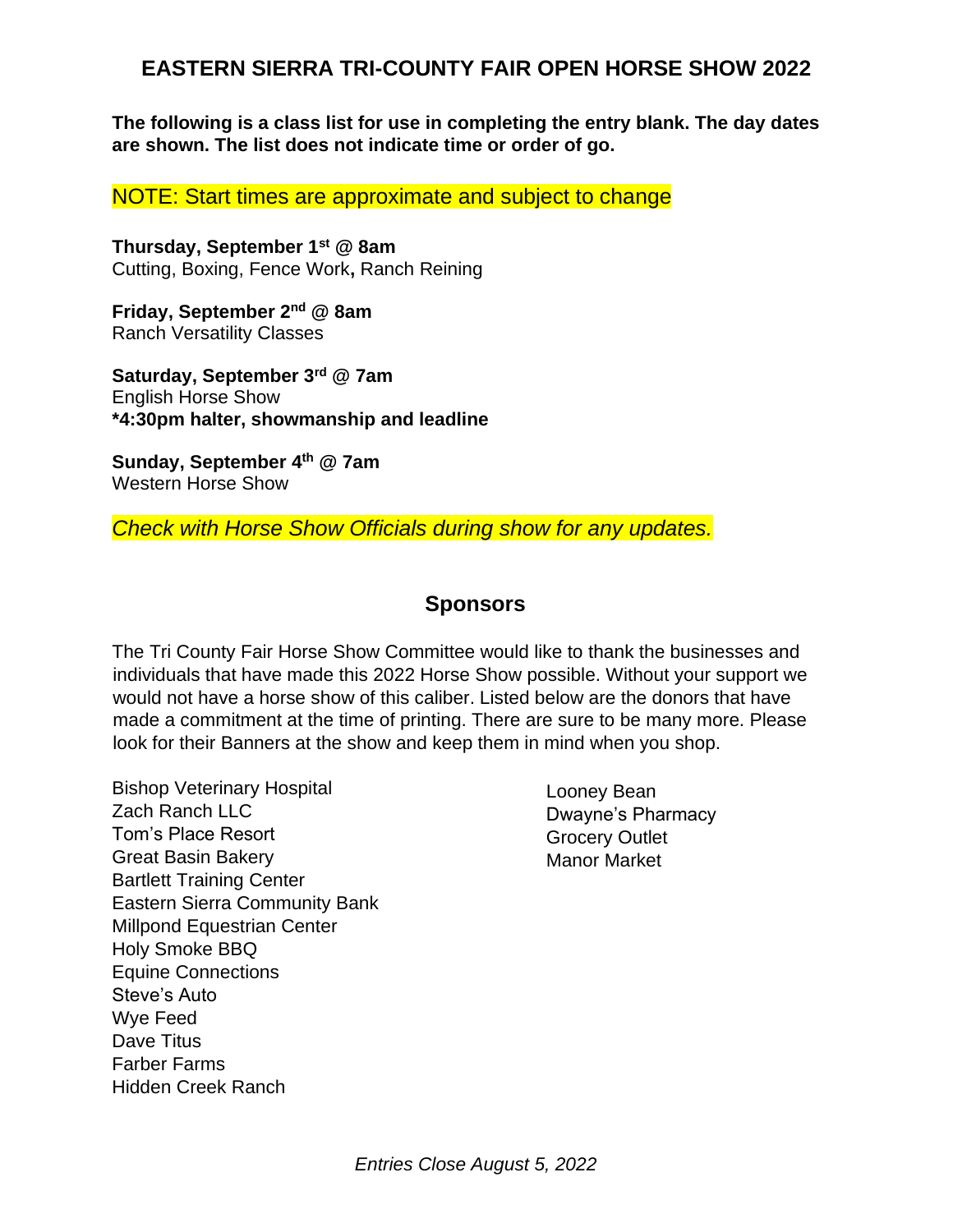# **Eastern Sierra Tri-County Fair Open Horse Show 2022**

## **Ranch Horse Classes**

Division 10

#### **Class**

- 1. Open Ranch Horse Conformation
- 2. Open Ranch Horse Trail
- 3. Open Ranch Reining
- 4. Open Ranch Riding
- 5. Open Ranch Pleasure
- 6. Open Ranch Cow Working Fence Work/Boxing
- 7. Open Ranch Cow Working Cutting
- 8. Amateur Ranch Horse Confirmation
- 9. Amateur Ranch Trail
- 10. Amateur Ranch Reining
- 11. Amateur Ranch Riding
- 12. Amateur Ranch Pleasure
- 13. Amateur Ranch Cow Working Fence Work/Boxing
- 14. Amateur Ranch Cow Working Cutting
- 15. Limited Amateur Ranch Horse Confirmation
- 16. Limited Amateur Ranch Trail
- 17. Limited Amateur Ranch Reining
- 18. Limited Amateur Ranch Riding
- 19. Limited Amateur Ranch Pleasure
- 20. Limited Amateur Ranch Cow Working Box/Rate Box
- 21. Limited Amateur Ranch Cow Working Cutting
- 22.17 & Under Ranch Confirmation
- 23. 17 & Under Ranch Trail
- 24.17 & Under Ranch Reining
- 25.17 & Under Ranch Riding
- 26.17 & Under Ranch Pleasure
- 27.17 & Under Cow Working Herd Work
- 28.17& Under Cow Working Boxing
- 29. Green Horse Ranch Confirmation
- 30. Green Horse Ranch Trail
- 31. Green Horse Ranch Reining
- 32. Green Horse Ranch Riding
- 33. Green Horse Ranch Pleasure
- 34. Green Horse Cow Working Herd Work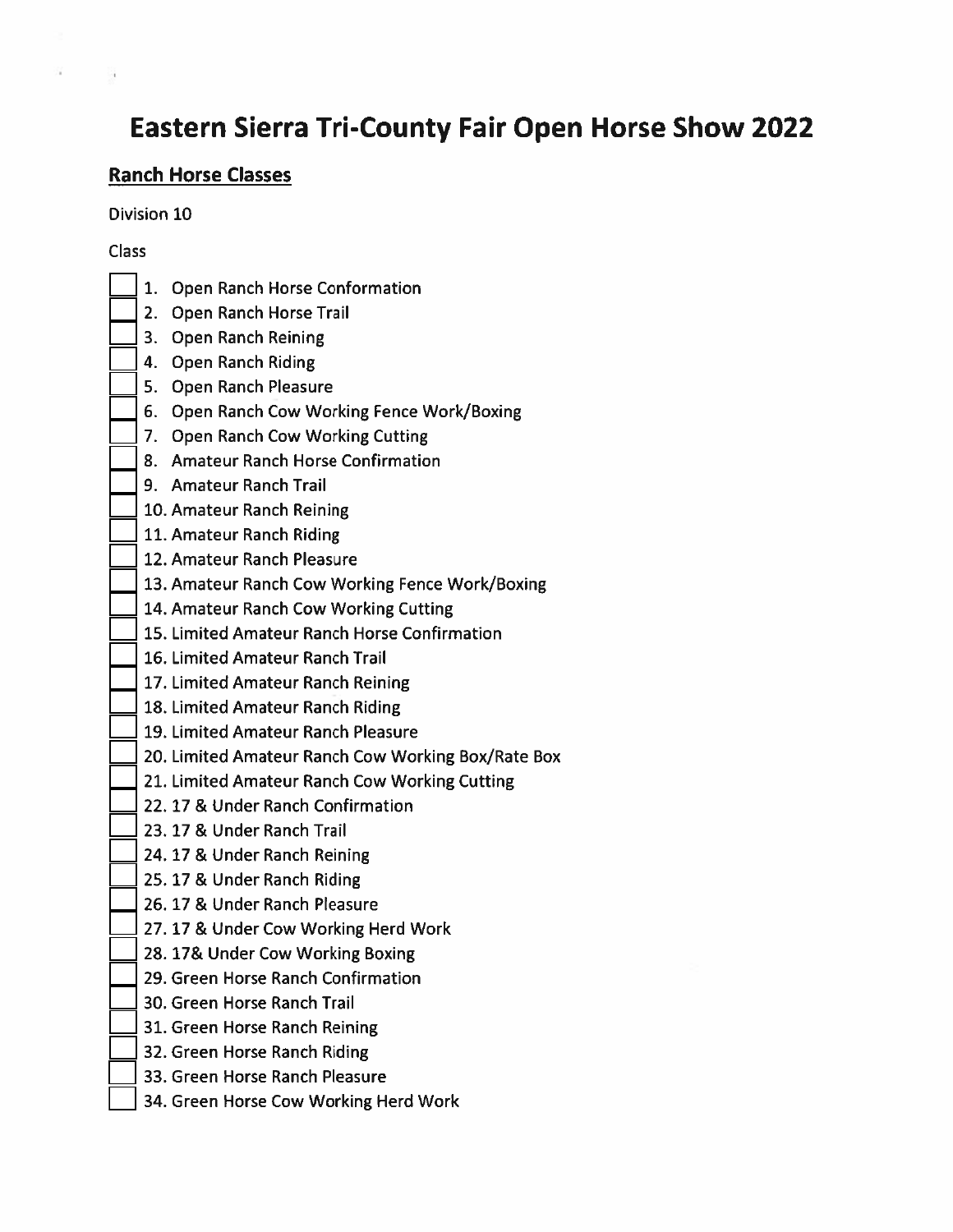35. Green Horse Cow Working Box Rate/Box

#### **English**

Division 11

**Class** 

#### **Fences 18" Cross Rails**

- 36.17 & Under Hunter Over Fences
- 37. 17 & Under Equitation Over Fences
- 38. 17 & Under Hunter Under Saddle
- 39.17 & Under Equation
- 40. 17 & Under Hunter Hack
- 41. Open Hunter Over Fences
- 42. Open Equitation Over Fences
- 43. Open Hunter Under Saddle
- 44. Open Equitation
- 45. Open Hunter Hack
- 46. Walk/Trot 12 & Under English Pleasure
- 47. Walk/Trot 12 & Under English Equitation

#### Fences 1'6 to 2'

- 48.13 & Under Hunter Over Fences
	- 49. 13 & Under Equitation Over Fences
- 50. 13 & Under Hunter Under Saddle
- 51. 13 & Under Equitation
- 52. 13 & Under Hunter Hack
- 53. 13 & Under Hunter Over Fences- Mule
- 54. 13 & Under Equitation Over Fences- Mule
- 55.13 & Under Hunter Under Saddle- Mule
- 56. 13 & Under Equitation- Mule
- 57. 13 & Under Hunter Hack- Mule

#### Fences 2' to 2'3

- 58. 14-17 Hunter Over Fences
- 59. 14-17 Equitation Over Fences
- 60. 14-17 Hunter Under Saddle
- 61. 14-17 Equitation
- 62. 14-17 Hunter Hack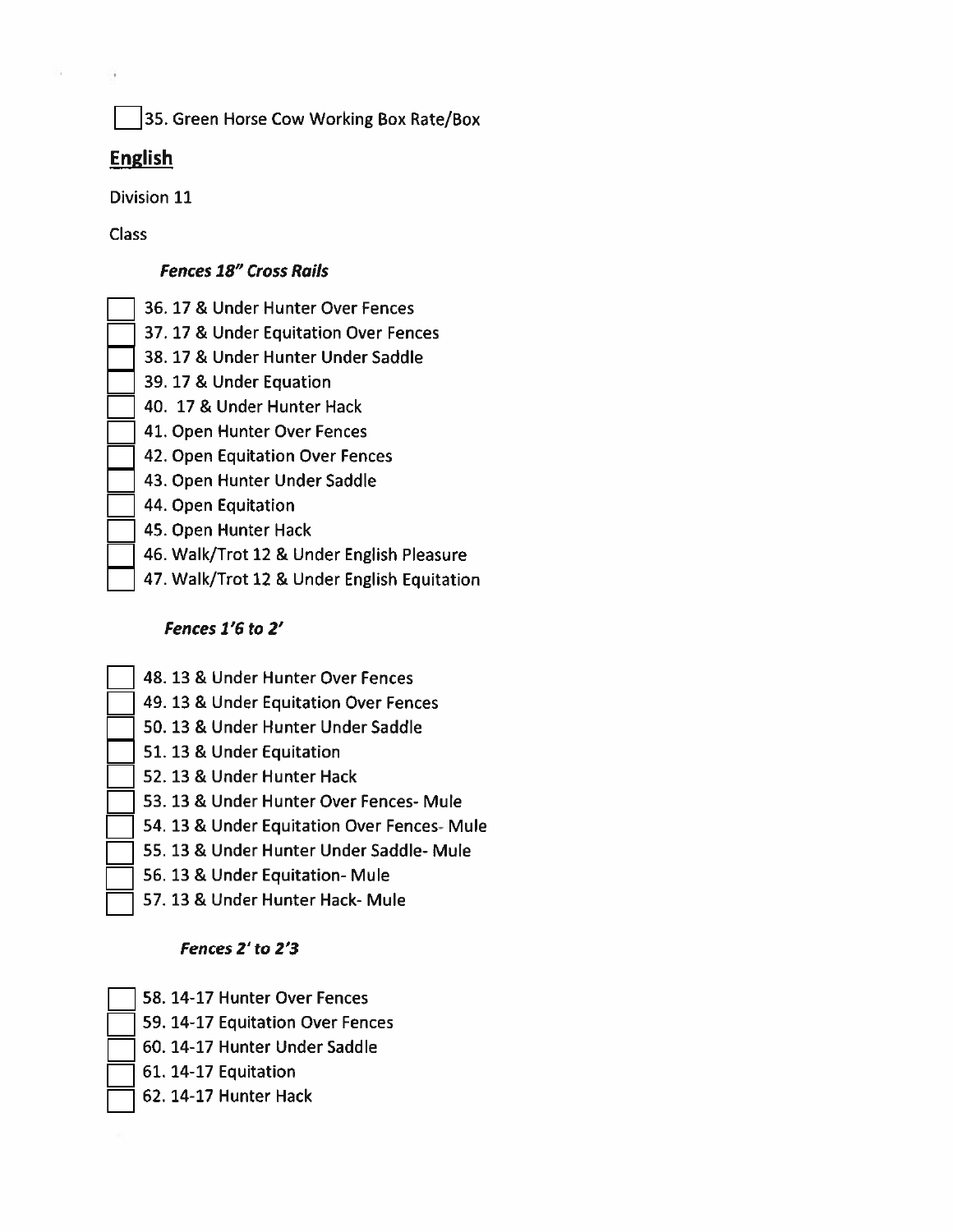- 63. 14-17 Hunter Over Fences- Mule
- 64. 14-17 Hunter Over Fences- Mule
- 65. 14-17 Hunter Under Saddle- Mule
- 66. 14-17 Equitation- Mule
- 67. 14-17 Hunter Hack- Mule

#### Fences 2' to 2'6

- 68. Amateur Hunter Over Fences
- 69. Amateur Equitation Over Fences \*
- 70. Amateur Hunter Under Saddle
- 71. Amateur Equitation \*
- 72. Amateur Hunter Hack
- 73. Amateur Hunter Over Fences- Mule
- 74. Amateur Equitation Over Fences- Mule \*
- 75. Amateur Hunter Under Saddle- Mule
- 76. Amateur Hunter Hack-Mule
- 77. Amateur Equitation- Mule \*

\*- Classes DO NOT count towards Overall High Point, but count for Division High Point **Fences 2'3 to 2'6** 

- 78. Open Hunter Over Fences
- 79. Open Hunter Under Saddle
- 80. Open Hunter Hack

## Fences 2' to 2'6

- 81. Hunter Over Fences- Mule
- 82. Hunter Under Saddle- Mule
- 83. Open Hunter Hack- Mule

#### Fences 1'6 to 2'

- 84. Green Mule Hunter Over Fences
- 85. Green Mule Hunter Under Saddle
- 86. Green Mule Hunter Hack

## Fences 2' to 2'3

- 87. Green Horse Hunter Over Fences
- 88. Green Horse Hunter Under Saddle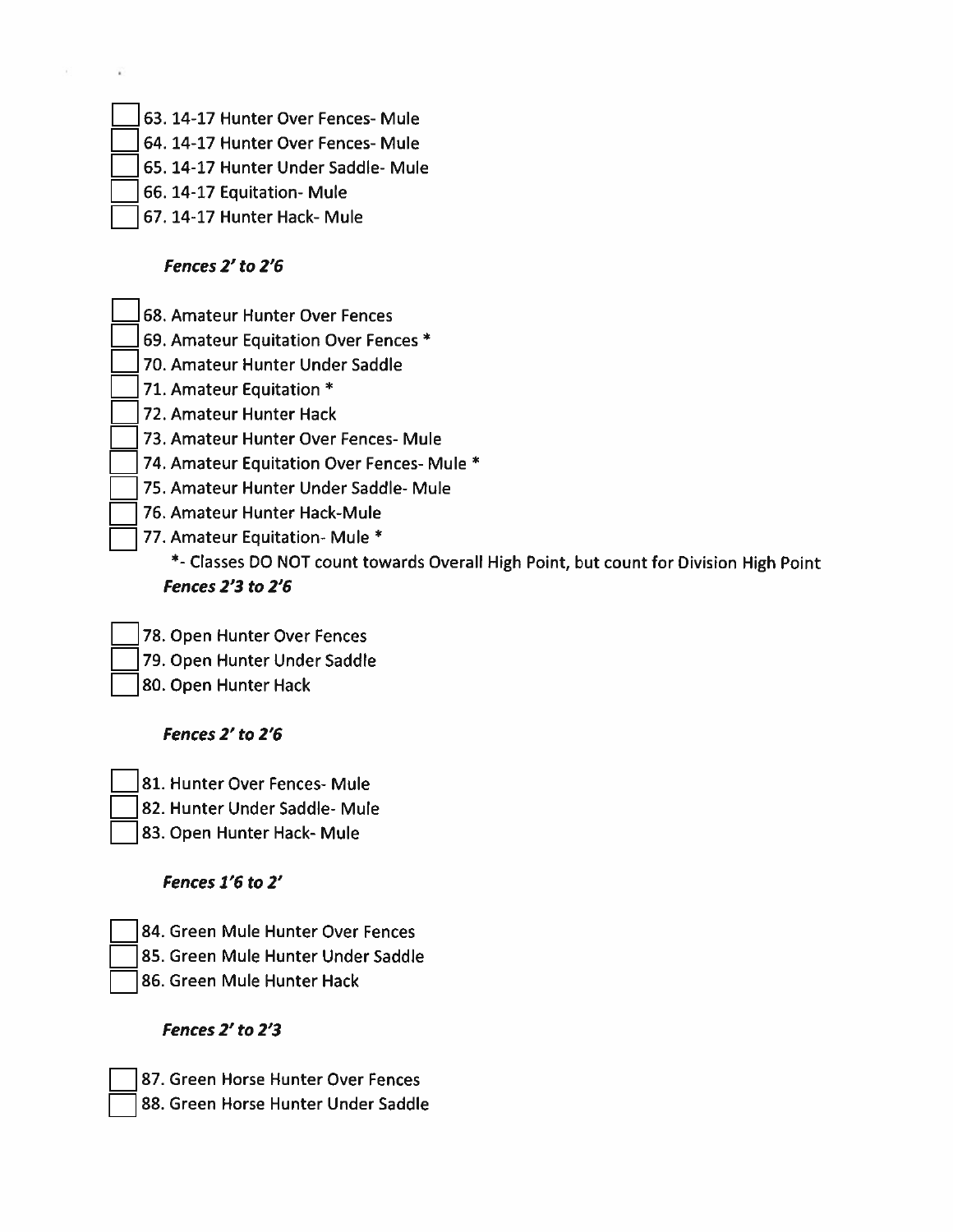$\c3$ 89. Green Horse Hunter Hack

# **Western**

Division 12

Class

|                                                | 90. Halter Mares All Ages     |  |
|------------------------------------------------|-------------------------------|--|
| 91. Halter Geldings All Ages                   |                               |  |
| 92. Mules All Ages                             |                               |  |
| 93. Lead Line 3-6 Pleasure (All Disciplines)   |                               |  |
| 94. Lead Line 3-6 Equitation (All Disciplines) |                               |  |
| 95. Lead Line 3-6 Trail (Western Only)         |                               |  |
| 96. Walk/Trot 12 & Under Pleasure              |                               |  |
| 97. Walk/Trot 12 & Under Equitation            |                               |  |
| 98. Walk/Trot Trail                            |                               |  |
| 99. 12 & Under Showmanship                     |                               |  |
| 100.                                           | 12 & Under Showmanship- Mules |  |
| 101.                                           | 12 & Under Pleasure           |  |
| 102.                                           | 12& Under Pleasure- Mule      |  |
| 103.                                           | 12& Under Horsemanship        |  |
| 104.                                           | 12 & Under Horsemanship-Mule  |  |
| 105.                                           | 12 & Under Trail              |  |
| 106.                                           | 12 & Under Trail- Mule        |  |
| 107.                                           | 13-17 Showmanship             |  |
| 108.                                           | 13-17 Showmanship- Mule       |  |
| 109.                                           | 13-17 Pleasure                |  |
| 110.                                           | 13-17 Pleasure- Mule          |  |
| 111.                                           | 13-17 Horsemanship            |  |
| 112.                                           | 13-17 Horsemanship-Mule       |  |
| 113.                                           | 13-17 Trail                   |  |
| 114.                                           | 13-17 Trail- Mule             |  |
| 115.                                           | <b>Amateur Showmanship</b>    |  |
| 116.                                           | Amateur Showmanship-Mule      |  |
| 117.                                           | <b>Amateur Pleasure</b>       |  |
| 118.                                           | <b>Amateur Pleasure- Mule</b> |  |
| 119.                                           | Amateur Horsemanship          |  |
| 120.                                           | Amateur Horsemanship- Mule    |  |
| 121.                                           | <b>Amateur Trail</b>          |  |
| 122.                                           | <b>Amateur Trail- Mule</b>    |  |
| 123.                                           | <b>Open Pleasure</b>          |  |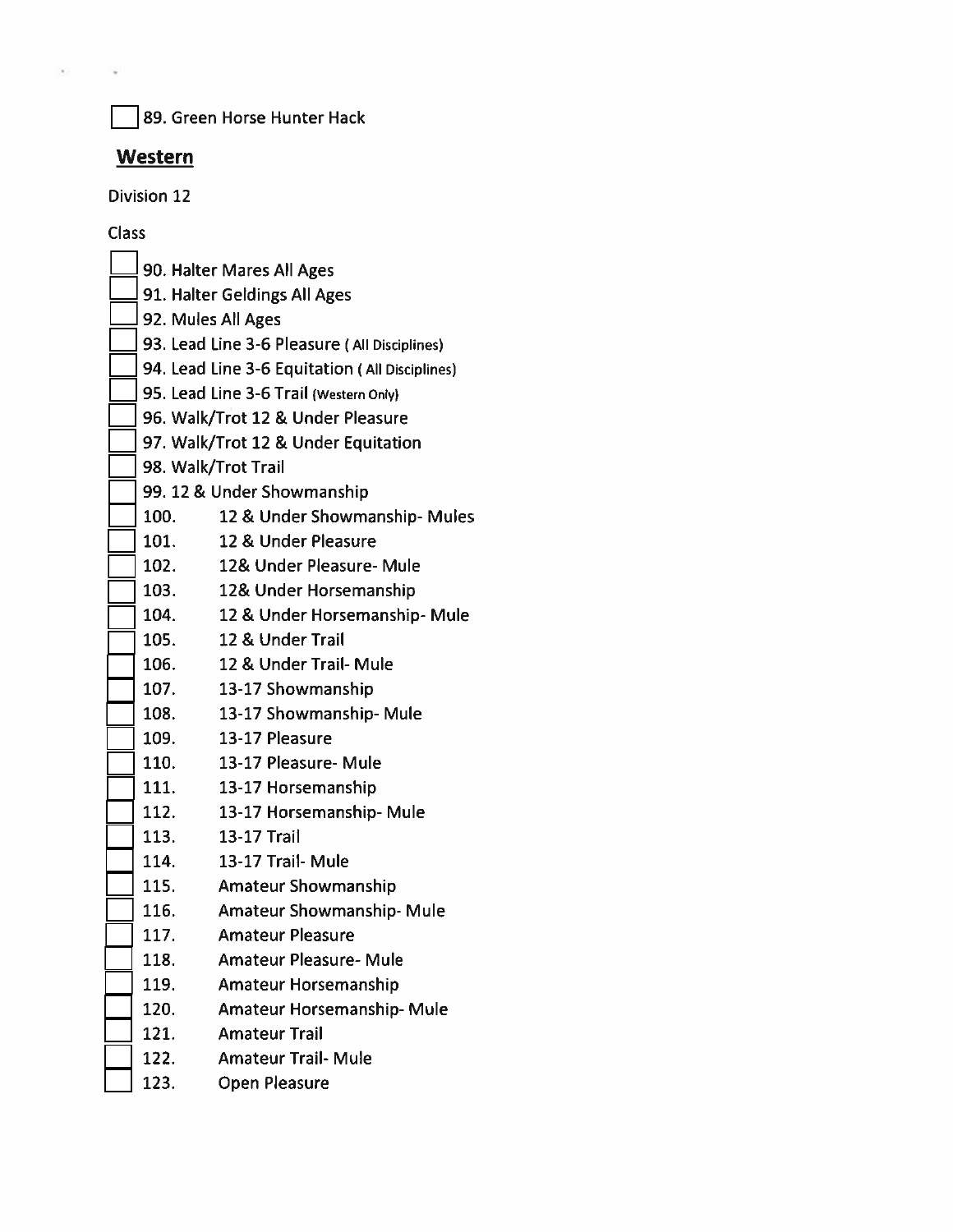124. Open Pleasure- Mule 125. **Open Western Riding** Open Western Riding-Mule 126. 127. Open Trail 128. Open Trail-Mule 129. **Green Horse Pleasure** 130. **Green Mule Pleasure** 131. **Green Horse Western Riding** 132. **Green Mule Western Riding** 133. **Green Horse Trail Green Mule Trail** 134. High Stakes Western Pleasure Class (Pays to 5<sup>th</sup> Place) 135.

## **Reining**

**Division 13** 

**Class** 

- 136. 137.
	- **Open Reining Amateur Reining**
	- 138. Youth 17 & Under Reining
	- Classes that do not have at least 5 entries in the class will be combined.  $\bullet$